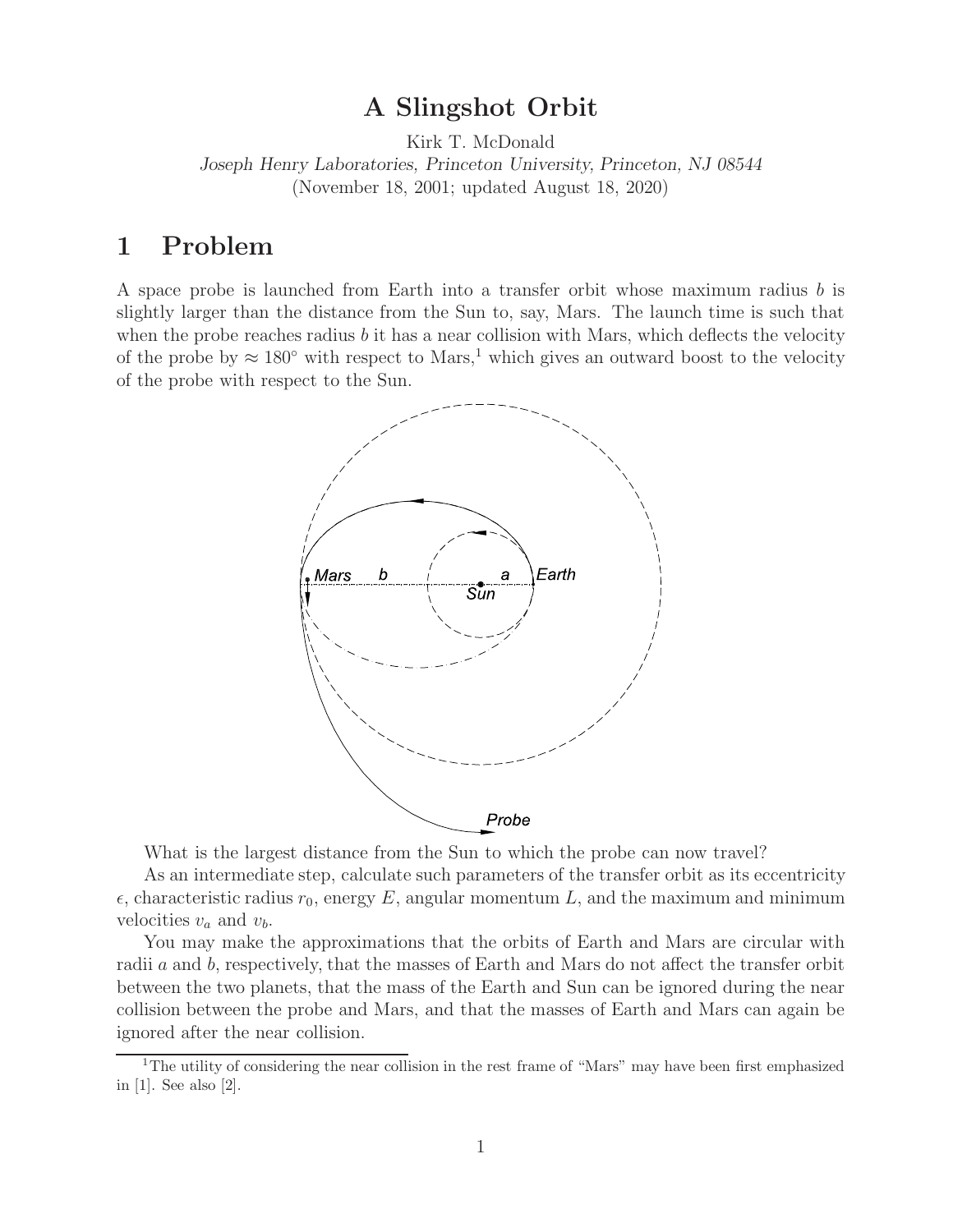You may also ignore the complication that the distance of closest approach needed for Mars to deflect the probe by 180◦ is less than its radius.

Calculate the velocity  $v_0$  relative to the Earth needed to launch the probe into the transfer orbit, assuming  $\mathbf{v}_0$  is parallel to  $\mathbf{v}_E$ , the velocity of the Earth with respect to the Sun. Compare  $v_0$  with the escape velocity  $v_e$  for the probe from both the Earth and Sun, assuming that  $\mathbf{v}_e$  is also parallel to  $\mathbf{v}_E$ .

### $\overline{2}$ **2 Solution**

This problem is an example of a 4-body gravitational interaction. An amusing web site on the *n*-body problem is  $\text{http://www.soe.ucsc.edu/~charlie/3body/}.$  See also [3].<sup>2</sup>



# **2.1 Solution Assuming that Mars is a Point Mass**

Once we know the (purely azimuthal) velocity  $v'_{b}$  of the probe after its near collision with Mars at radius b, we can calculate the maximum distance  $r_{\text{max}}$  between the probe and the Sun according to conservation of angular momentum (about the Sun) and energy (in the approximation that Earth and Mars can be ignored after the near collision),

$$
bv'_b = r_{\text{max}}v_{\text{min}}, \qquad -\frac{GM_\odot}{r_{\text{max}}} + \frac{v_{\text{min}}^2}{2} = -\frac{GM_\odot}{r_{\text{max}}} + \frac{v_b^{'2}}{2}\frac{b^2}{r_{\text{max}}^2} = -\frac{GM_\odot}{b} + \frac{v_b^{'2}}{2},\tag{1}
$$

 $2$ Oct. 17, 2019: Other pedagogic discussions of the slingshot effect in unpowered spaceflight include [4]-[8]. This is distinct from the Oberth effect [9]-[11] in which a rocket pulse is more effective if it occurs when the rocket is in a region of low gravitational potential.

Reviews of the technical literature include [12]-[14].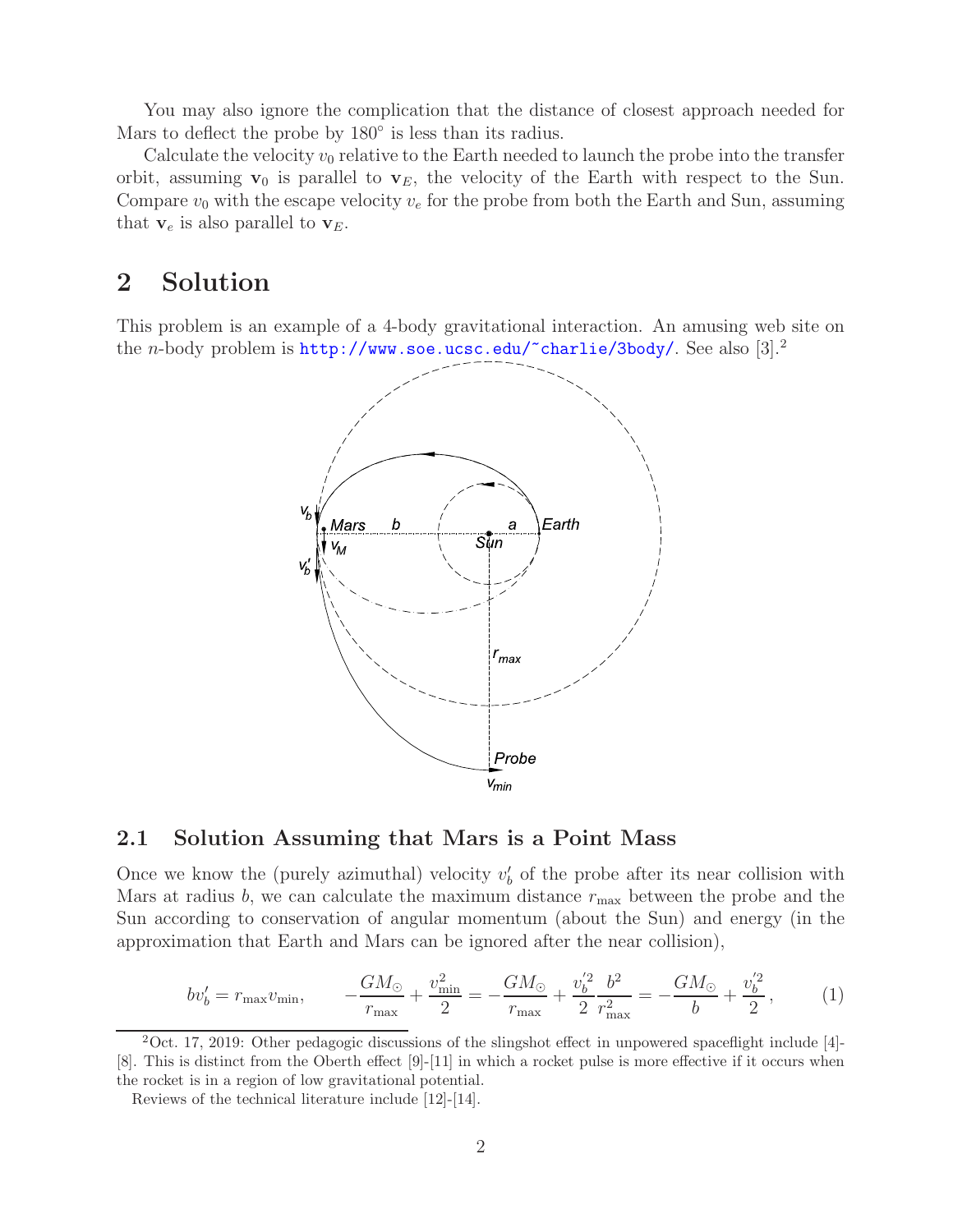The velocity  $v'_{b}$  is the result of the elastic collision with Mars in which the initial velocity of the probe is  $v_b$  and the velocity  $v_M$  of Mars is given by,

$$
v_M^2 = \frac{GM_\odot}{b},\tag{2}
$$

as follows from  $F = ma$  assuming the orbit of Mars is circular. As will be verified below in eq, (9), the velocity  $v_b$  of the probe at radius b is less than the orbital velocity  $v_M$  of Mars.

We analyze the collision in the center of mass frame, which is essentially the rest frame of Mars. In this frame, the initial (and final) speed of the probe is  $v_M - v_b$ , since the initial velocities are parallel. Assuming that the final velocity of the probe is also in the direction of Mars' velocity, we have at once that,

$$
v_b' = 2v_M - v_b. \tag{3}
$$

To determine  $v<sub>b</sub>$  we consider the properties of the elliptical transfer orbit, whose general form can be written as,

$$
\frac{1}{r} = \frac{1 + \epsilon \cos \theta}{r_0},\tag{4}
$$

where the azimuthal angle  $\theta$  is zero when the probe is launched from the Earth. Thus, the minimum and maximum radii a and b are related to  $r_0$  and  $\epsilon$  by,

$$
\frac{1}{a} = \frac{1+\epsilon}{r_0}, \qquad \frac{1}{b} = \frac{1-\epsilon}{r_0}, \tag{5}
$$

which tells us that,

$$
r_0 = \frac{2ab}{a+b}
$$
, and  $\epsilon = \frac{b-a}{a+b}$ . (6)

The characteristic radius  $r_0$  has the useful property that  $\ddot{r} = 0$  there, so  $F_r = ma_r =$  $m(\ddot{r} + r\dot{\theta}^2)$  tells us that,

$$
\frac{GM_{\odot}m}{r_0} = mr_0 \dot{\theta}^2 = \frac{L^2}{mr_0^3},\tag{7}
$$

where  $L = mr^2\dot{\theta}$  is the angular momentum. Thus, the angular momentum of the transfer orbit is given by,

$$
(L/m)^2 = GM_{\odot}r_0. \tag{8}
$$

The maximum and minimum velocities now follow from the angular momentum as,

$$
v_a^2 = \left(\frac{L/m}{a}\right)^2 = \frac{GM_{\odot}r_0}{a^2}, \quad \text{and} \quad v_b^2 = \frac{GM_{\odot}r_0}{b^2} = \frac{GM_{\odot}}{b}\frac{r_0}{b} = v_M^2 \frac{2a}{a+b} < v_M^2. \tag{9}
$$

The energy of the transfer orbit can be calculated at point  $a$ ,

$$
E = \frac{m}{2}v_a^2 - \frac{GM_{\odot}m}{a} = -\frac{GM_{\odot}m}{a+b}.
$$
 (10)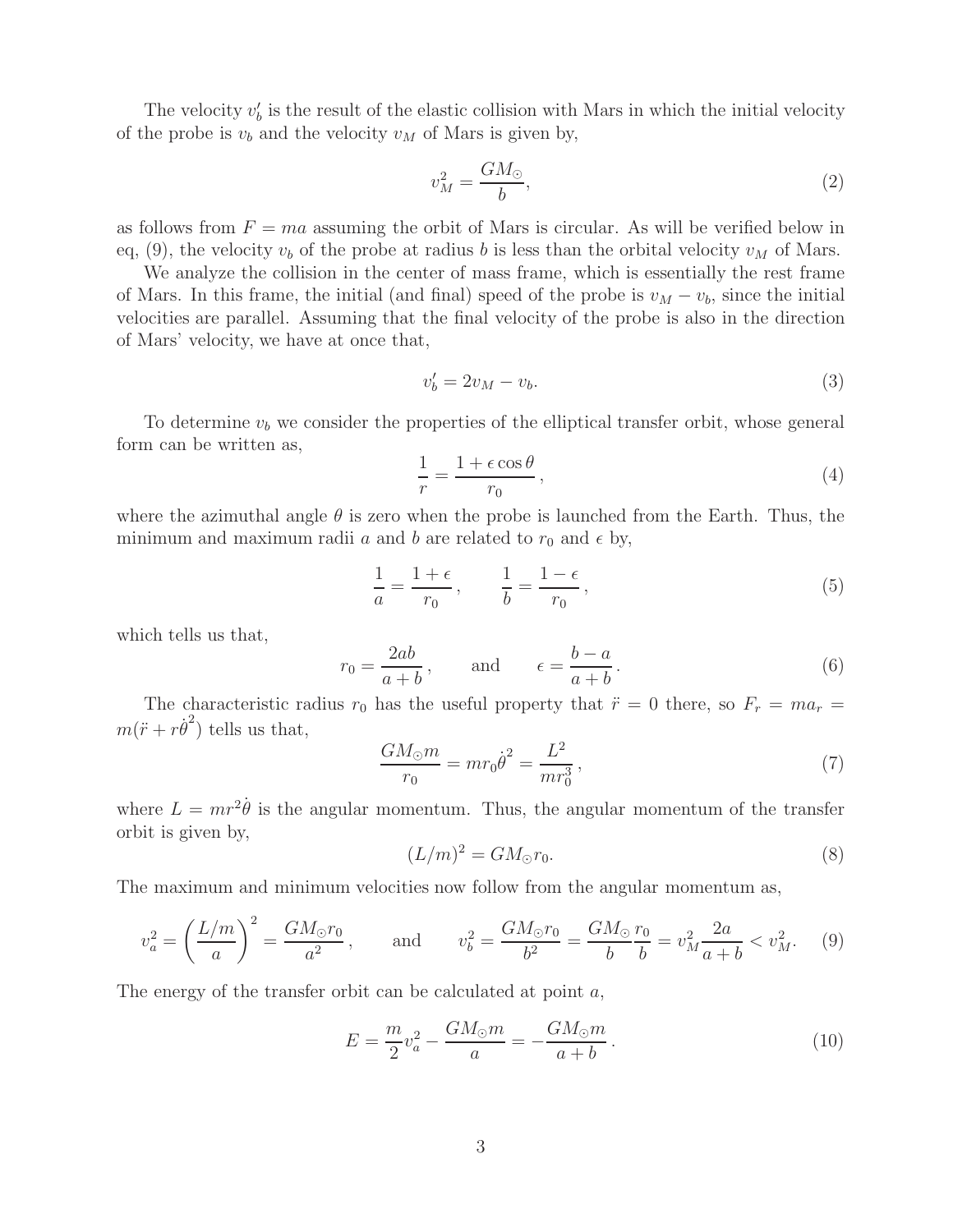A more standard deduction of the relation between the velocities v*<sup>a</sup>* and v*<sup>b</sup>* and the angular momentum is based on an expression for the energy  $E$  of the transfer orbit in which the kinetic energy term  $mr^2\dot{\theta}^2/2$  is replaced by  $L^2/2mr^2$ ,

$$
E = \frac{1}{2}m\dot{r}^2 + \frac{L^2}{2mr^2} - \frac{GM_{\odot}m}{r}.
$$
\n(11)

Since  $\dot{r} = 0$  when  $r = a$  or b, we have,

$$
\frac{L^2}{2ma^2} - \frac{GM_{\odot}m}{a} = \frac{L^2}{2mb^2} - \frac{GM_{\odot}m}{b}.
$$
 (12)

which quickly leads to eq. (8), and thence to eq. (10).

We can now find  $r_{\text{max}}$  using els. (1) (2), (3) and, (9),

$$
r_{\max} = b \left( 1 + \sqrt{1 + \left( 2 - \sqrt{\frac{r_0}{b}} \right)^2 \left( \left( 2 - \sqrt{\frac{r_0}{b}} \right)^2 - 2 \right)} \right). \tag{13}
$$

For the Earth and Mars,  $b = 1.5a$ , so  $r_0/b = 0.89$ ,  $(2 - \sqrt{r_0/b})^2 = 1.22$ , and  $r_{\text{max}} = 1.22b$ . For a flyby of Jupiter from Earth,  $b = 5.2a$ , so  $r_0/b = 0.32$ ,  $(2 - \sqrt{r_0/b})^2 = 2.05$ , and  $r_{\text{max}} = 1.32b$ .

That is, the slingshot effect is not strong enough to propel a satellite that barely reaches, say, Jupiter on to Saturn. The satellite must be launched from Earth into an orbit that would carry it some distance beyound Jupiter, but with the slingshot effect the unperturbed orbit can be insufficient to reach Saturn, which the perturbed orbit can. Early discussions of this scenario were given in [2, 15].

### **2.2 A More Realistic Deflection Angle**

We have assumed that Mars deflects the probe by 180<sup>°</sup> in the Mars frame. This would require the probe to pass arbitrarily close to the center of Mars, which is unrealistic.

Here we calculate the deflection angle supposing the distance of closest approach is the radius of Mars.

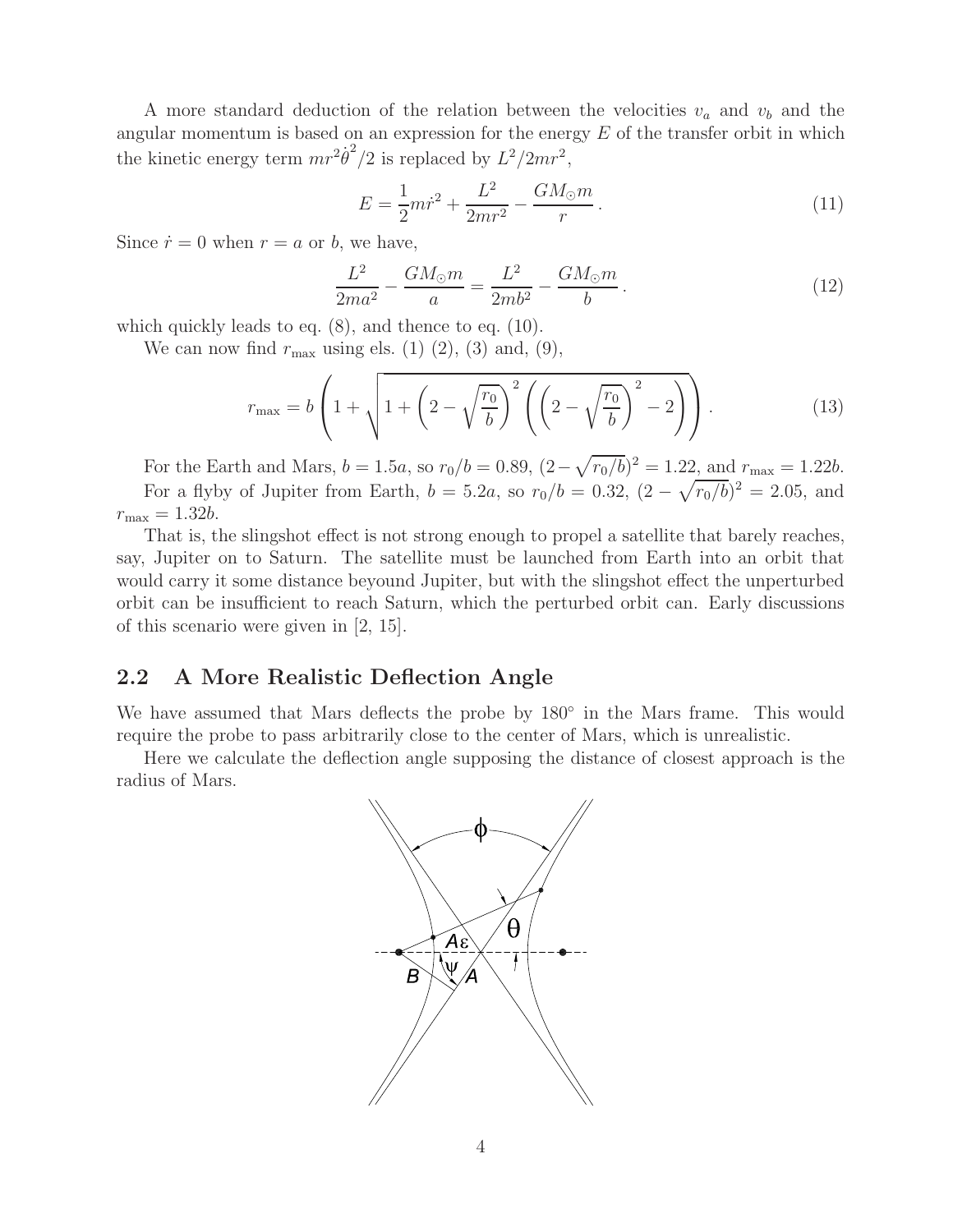In the Mars frame, where we ignore the gravity of the Earth and Sun, the trajectory of the probe is a hyperbola. We use the notation shown in the figure on the previous page, where the impact parameter is labeled  $B$ , and the distance from the intersection of the asymptotes to the focus is  $A\epsilon$ . The eccentricity  $\epsilon$  is related by,

$$
\epsilon^2 = 1 + \frac{B^2}{A^2},\tag{14}
$$

and the equation of the hyperbola is,

$$
\frac{1}{r} = \frac{1 + \epsilon \cos \theta}{A(\epsilon^2 - 1)},\tag{15}
$$

taking the origin at the (left) focus and measuring azimuth  $\theta$  from the line between the focus and the intersection of the asymptotes.

The length A is related to the energy in the Mars frame via,

$$
A = \frac{GM_M m}{2E} = \frac{GM_M}{(v_M - v_b)^2} = \frac{M_M}{M_\odot} \frac{b(a+b)}{3a + b - 2\sqrt{2a(a+b)}} = 4,500 \text{ km},\tag{16}
$$

since in the Mars frame the initial velocity of the probe is  $v_M - v_b$ .

We see that the angle between the sides  $A\epsilon$  and  $B$  of the right triangle  $A-B-A\epsilon$  is  $\phi/2$ , where  $\phi$  is the deflection angle of the probe in the Mars frame. Hence,

$$
\frac{1}{\epsilon} = \sin \phi / 2. \tag{17}
$$

From eq.  $(15)$ , the distance d of closest approach is,

$$
d = A(\epsilon - 1) = A\left(\frac{1}{\sin \phi/2} - 1\right),\tag{18}
$$

so the angle of deflection in the Mars frame is related by,

$$
\sin \phi/2 = \frac{A}{A+d} \,. \tag{19}
$$

If we take the distance of closest approach to be the radius of Mars,  $d = r_M = 3,435$  km, then the deflection angle in the Mars frame would be  $\phi = 70^{\circ}$ .

The deflection angle  $\psi$  in the Sun's frame is given by,

$$
\tan \phi = \frac{(v_M - v_b)\sin \phi}{(v_M - v_b)\cos \phi - v_M} = -0.097,\tag{20}
$$

noting that  $v_b = v_M \sqrt{r_0/B} \approx 0.9v_m$ . Hence, the deflection angle  $\psi \approx 174.4^\circ$  if the probe skims over the surface of Mars.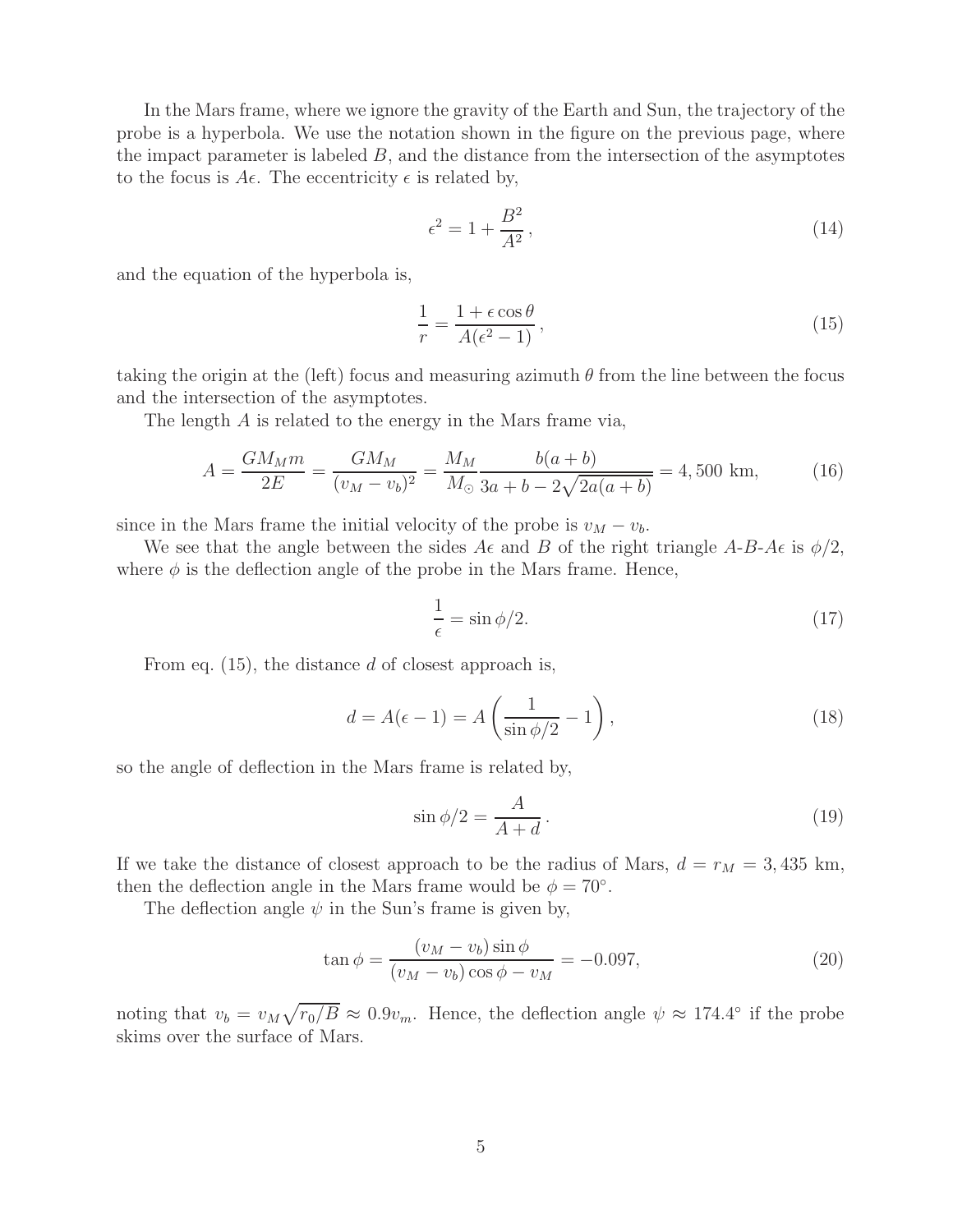# **2.3 Launch Velocity**

We first calculate the escape velocity  $v_e$  for the probe from both the Earth and Sun, assuming that  $\mathbf{v}_E$  is parallel to  $\mathbf{v}_E$ , which is the most favorable direction for the launch. The velocity of the Earth with respect to the Sun is given by  $F = ma$  as,

$$
v_E^2 = \frac{GM_\odot}{a},\tag{21}
$$

assuming the orbit of the Earth is circular. For the probe to escape from the Earth-Sun system, its launch velocity  $v_e$  must be such that the total energy of the probe is zero. We calculate in the frame of the Sun, where the velocity of the probe (just after rocket burnout) is  $\mathbf{v}_e + \mathbf{v}_E$ , whose magnitude is  $v_e + v_E$  since the two velocities are parallel. The energy relation for escape is,

$$
E = 0 = \frac{m}{2}(v_e + v_E)^2 - \frac{GM_Em}{r_e} - \frac{GM_\odot m}{a}.
$$
 (22)

We note that the escape velocity from only the Earth is given by,

$$
v_{e,E}^2 = \frac{2GM_Em}{r_e},
$$
\n(23)

so with aid of this and eq. (19), eq. (22) can be written as,

$$
(v_e + v_E)^2 = v_{e,E}^2 + 2v_E^2.
$$
\n(24)

Thus, the escape velocity from the Earth-Sun system is,

$$
v_e = \sqrt{v_{e,E}^2 + 2v_E^2} - v_E.
$$
\n(25)

Numerically,  $v_{e,E} \approx 11,000 \text{ m/s}$  and  $v_E \approx 30,000 \text{ m/s}$ , so  $v_e \approx 13,800 \text{ m/s}$ .

To launch into the transfer orbit via velocity  $\mathbf{v}_0 = v_0 \hat{\mathbf{v}}_E$ , the magnitude of the probe velocity relative to the Sun just after rocket burnout is  $v_0 + v_E$ , so the energy relation is,

$$
E = \frac{m}{2}(v_0 + v_E)^2 - \frac{GM_Em}{r_e} - \frac{GM_\odot m}{a} = \frac{m}{2}v_a^2 - \frac{GM_\odot m}{a},\tag{26}
$$

using eq.  $(10)$ . Again using eq.  $(23)$ , we find,

$$
v_0 = \sqrt{v_{e,E}^2 + v_a^2} - v_E.
$$
\n(27)

Since  $v_a = v_E \sqrt{\frac{2b}{(a+b)}} \approx 33,000 \text{ m/s}, v_0 \approx 4,800 \text{ m/s}.$ 

## **References**

[1] D.F. Lawden, *Perturbation Maneoeuvers*, J. Brit. Interpl. Soc. **13**, 329 (1954), http://kirkmcd.princeton.edu/examples/mechanics/lawden\_jbis\_13\_329\_54.pdf